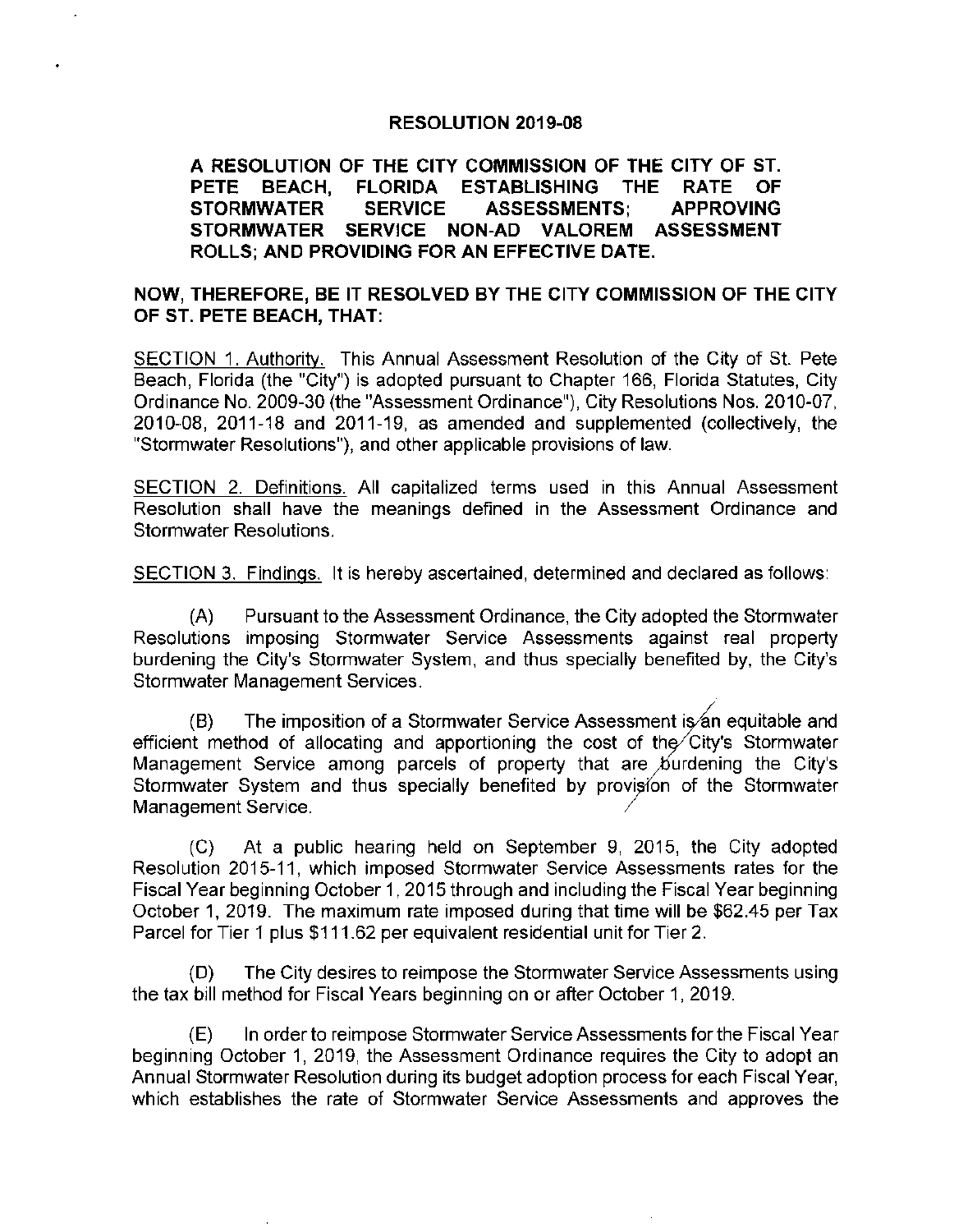Stormwater Service Assessment Rolls for the upcoming Fiscal Year, with such amendments as the City deems appropriate, after hearing comments and objections from all interested parties.

(F) The updated Stormwater Service Assessment Rolls have heretofore been made available for inspection by the public, as required by the Assessment Ordinance.

(G) As required by the terms of the Assessment Ordinance, notice of a public hearing has been published and mailed to each property owner whose Stormwater Service Assessment has been increased or which will be charged for the first time and notifying such property owner of the opportunity to be heard. The proof of publication and an affidavit of mailing are attached hereto as EXHIBIT A and B, respectively.

(H) A public hearing has been duly held on September 3, 2019, and comments and objections from all interested persons have been heard and considered as required by the terms of the Assessment Ordinance.

(I) The Stormwater Service Assessments contemplated hereunder are imposed by the City, not the Pinellas County Property Appraiser or the Pinellas County Tax Collector. Any activity of the Pinellas County Property Appraiser or the Pinellas County Tax Collector under the provisions of this Annual Assessment Resolution shall be construed solely as ministerial.

(J) The legislative determinations and findings set forth in the Stormwater Resolutions are hereby ratified, confirmed and incorporated herein by reference.

SECTION 4. Reimposition of Stormwater Service Assessments; Approval of Stormwater Service Assessment Rolls. The Tax Parcels of Assessed Property described in the Stormwater Service Assessment Rolls, as updated, are hereby found to be specially benefited by the City's Stormwater Management Services in the amount of the Stormwater Service Assessments, copies of which were present or available for inspection at the above referenced public hearing and are incorporated herein by reference and are hereby approved. The table below describes the rate of Stormwater Service Assessments that was previously approved for Fiscal Year 2020.

|                               | <b>Fiscal Year</b><br><b>Beginning October</b> |  |
|-------------------------------|------------------------------------------------|--|
|                               |                                                |  |
|                               |                                                |  |
| <b>Description</b>            | 2019                                           |  |
| Tier 1 (fixed) per tax parcel | \$62.45                                        |  |
| Tier 2 (variable) per ERU     | \$111.62                                       |  |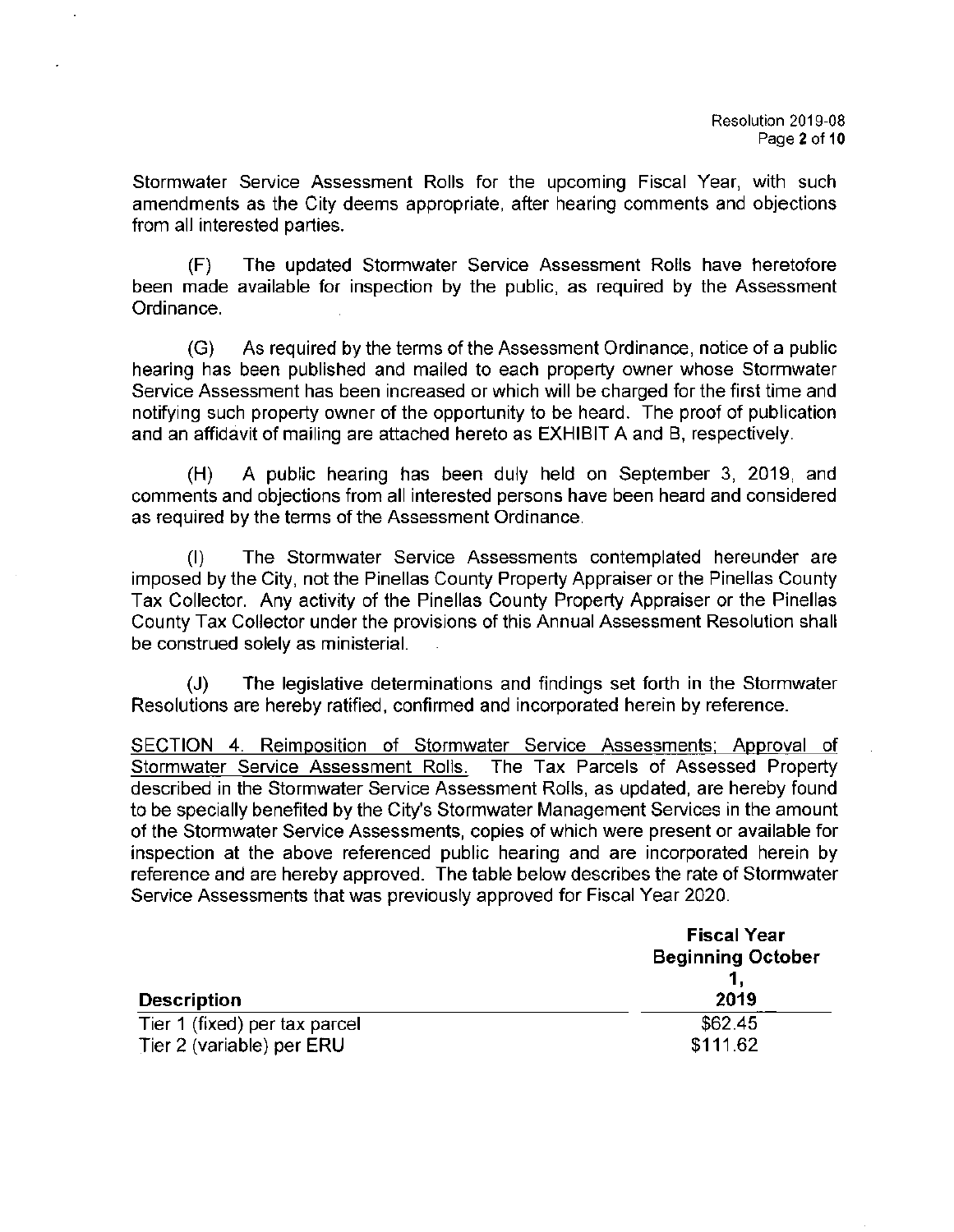It is hereby ascertained, determined and declared that the estimated revenue to be derived for Fiscal Year 2020 from the imposition of Stormwater Service Assessments at the rates shown above does not exceed the budgeted Stormwater Management Services, which includes a pro rata share of collection and administration costs and amounts necessary to account for the maximum discount for early payment of non-ad valorem assessments on the same bill as ad valorem taxes. Stormwater Service Assessments in the amounts set forth in the Stormwater Service Assessment Rolls are hereby levied and re-imposed on all Tax Parcels described in the Stormwater Service Assessment Rolls. Adoption of this Annual Stormwater Resolution constitutes a legislative determination that all parcels charged derive a special benefit in a manner consistent with the legislative declarations, determinations and findings as set forth in the Stormwater Resolutions from the City's Stormwater Management Services, and that the Stormwater Service Assessments are fairly and reasonably apportioned among the properties that burden the Stormwater System and thus receive the special benefit.

SECTION 5. Confirmation of Stormwater Resolutions. The Stormwater Resolutions are hereby ratified and confirmed.

SECTION 6. Collection of Stormwater Service Assessments. The Stormwater Service Assessments shall be collected pursuant to the Uniform Assessment Collection Act, as provided in the Assessment Ordinance and the Stormwater Resolutions. The City Manager is hereby authorized and directed to certify and deliver, or cause the certification and delivery of, the Stormwater Service Assessment Rolls for the Stormwater Service Assessments to the Tax Collector by September 15, 2019, in the manner prescribed by the Uniform Assessment Collection Act. The Stormwater Service Assessment Rolls for the Stormwater Service Assessments, as delivered to the Tax Collector, shall be accompanied by a Certificate to Non-Ad Valorem Assessment Roll in substantially the same form as attached hereto as EXHIBIT C.

SECTION 7. Stormwater Service Assessment Liens. Such Stormwater Service Assessments imposed within the City listed on the Stormwater Service Assessments Rolls described in Section 4 hereof shall constitute a lien against assessed property equal in rank and dignity with the liens of all state, county, district or municipal taxes and other non-ad valorem assessments. Except as otherwise provided by law, such lien shall be superior in dignity to all other liens, titles and claims until paid. The lien for Stormwater Service Assessments shall be deemed perfected upon adoption of this Annual Stormwater Resolution. Upon perfection, the lien for Stormwater Service Assessments collected under the Uniform Assessment Collection Act shall attach to the property included on the Stormwater Service Assessments Rolls as of January 1, 2016, the lien date for ad valorem taxes.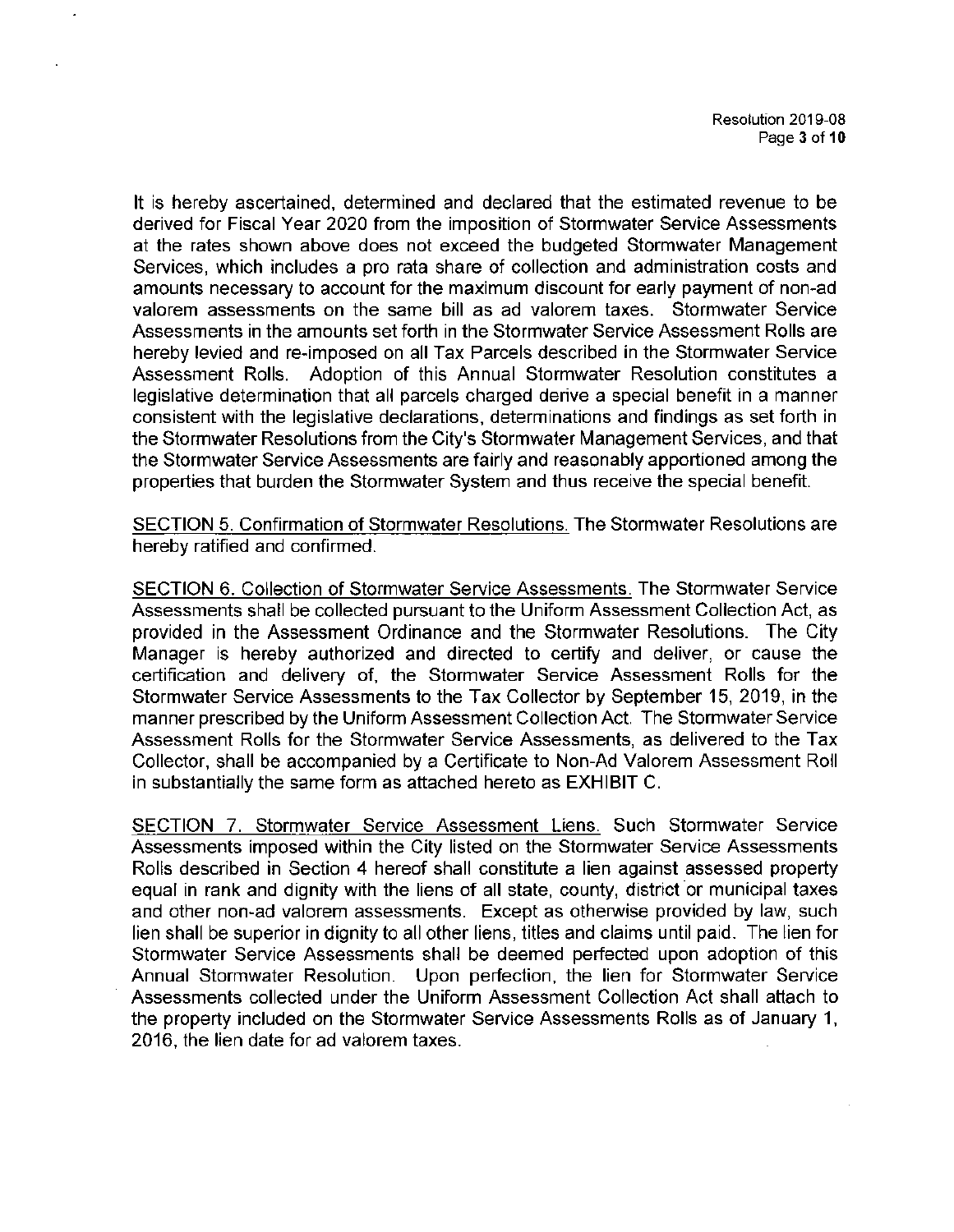SECTION 8. Effect of Adoption of Annual Stormwater Resolution. The adoption of this Annual Stormwater Resolution shall be the final adjudication of the issues presented herein (including, but not limited to, the apportionment methodology, the rate of the special assessments and the adoption of the Stormwater Service Assessments Rolls) , unless proper steps shall be initiated in a court of competent jurisdiction to secure relief within 20 days from the effective date of this Annual Stormwater Resolution.

SECTION 9. Conflicts. All resolutions or parts thereof in conflict herewith are hereby repealed to the extent of such conflict.

SECTION 10. Severability. If any clause, section, other part or application of this Annual Stormwater Resolution is held by any court of competent jurisdiction to be unconstitutional or invalid, in part or by application, it shall not affect the validity of the remaining portions or applications of this Annual Stormwater Resolution.

SECTION 11. Effective Date. This Resolution shall take effect immediately upon adoption.

> CITY COMMISSION, CITY OF ST. PETE BEACH, FLORIDA.

Alan John'són, Mayor

ATTEST:

I Rebecca C. Haynes, ilerk

APPROVED AS TO LEGAL FORM AND CORRECTNESS:

Andrew Dickman, City Attorney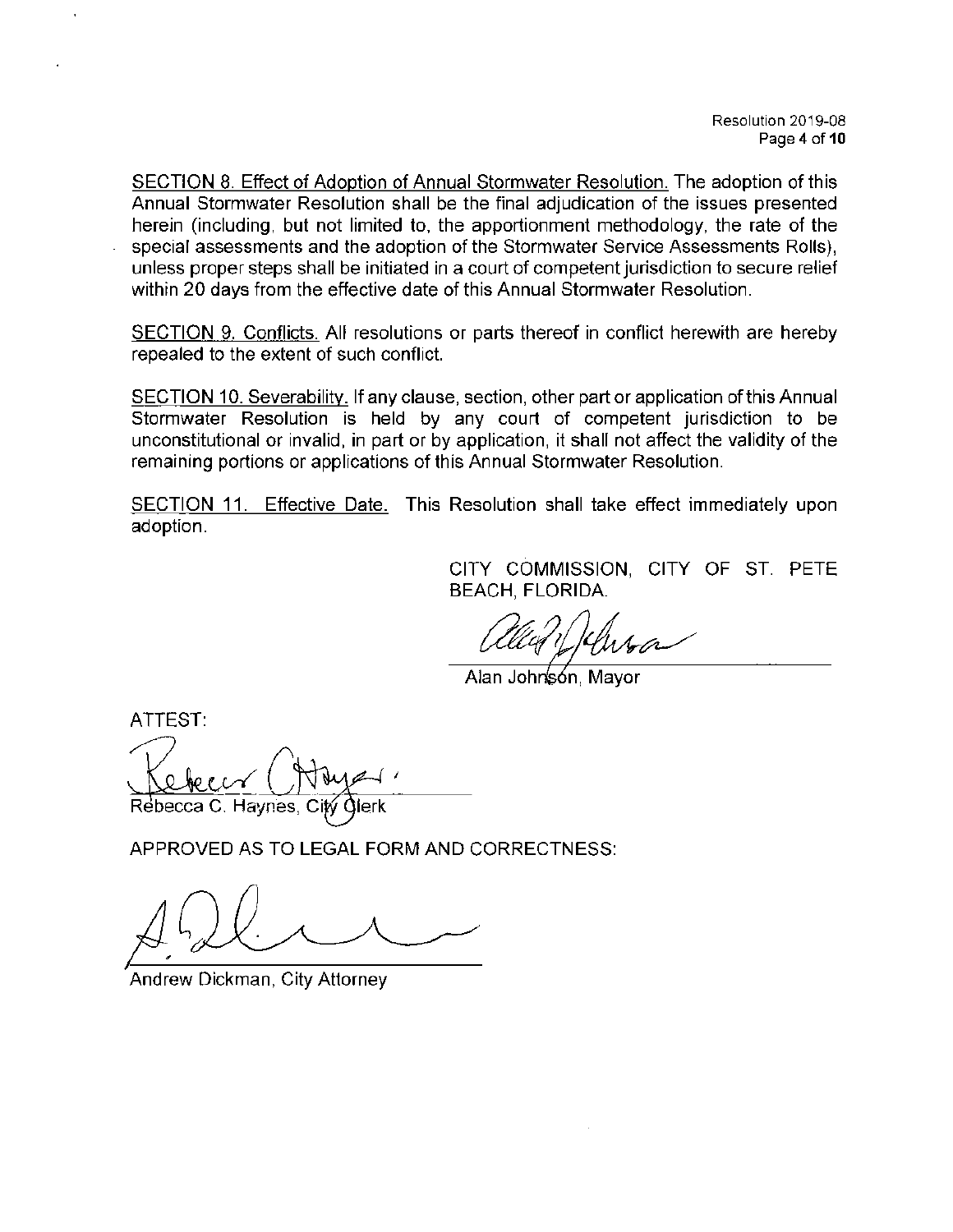Resolution 2019-08 Page 5 of 10

## **EXHIBIT A**

÷.

 $\ddot{\phantom{0}}$ 

 $\sim 10$ 

## **PROOF OF PUBLICATION**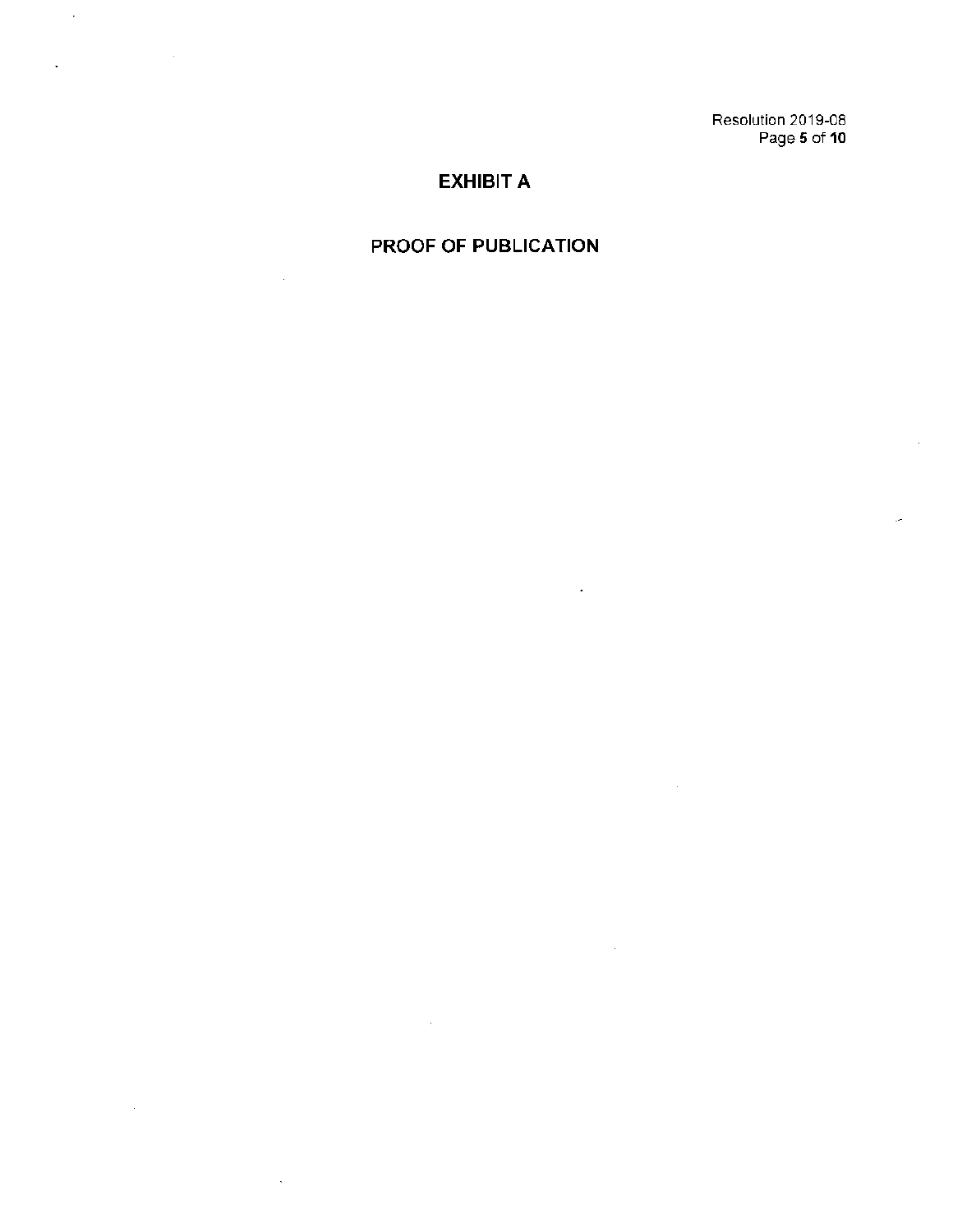# Ia**m**pa Bay Times Published Daily

 $\{s\}$ 

# STATE OF FLORIDA COUNTY OF Pinellas

Before the unersigned authority personally appeared Virginia Marshall who on oath says that he/she is Legal Advertising Representative of the Tampa Bay Times a daily newspsper printed in St. Petersburg, in Pinellas County, Florida; that the attached copy of adertisment, being a Legal Notice in the matter RE: City of St. Pete Beach - FY20 STORMWATER NAY was published in Tampa Bay Times: 8/ 9/19 in said newspaper in the issues of Tampa Bay Times\Community Newspapers\Beaches

Affiant further says the said Tampa Bay Times is a newspaper published in Pinellas County, Florida and that the said newspaper has heretofore been continuously published in said Pinellas County, Florida each day and has been entered as a second class mail mater at the post office in said Pinellas County, Florida for a period of one year next preceding the first publication of the attached copy of advertisement, and affiant further says that he/she neither paid not promised any person, firm or corporation any discount, rebate, commission or refund for the purpose of securing this advertisement for publication in the said newspaper.

Signafure Affiant

Sworn to an ubscribed before me this .08/09/2019

**Signature of Notary Public** 

Personally known  $\sqrt{X}$  or produced identification

Type of identification produced

Notary Public State of Florida David Kensey My Commission GG 282143 Expires 12/05/2022

# **NOTICE OF HEARING ON THE INTENT TO IMPOSE AND PROVIDE FOR COLLECTION OF STORMWATER RELATED NON-AD VALOREM SPECIAL ASSESSMENTS IN THE CITY OF ST. PETE BEACH**

The City Commission (the "Commission") of the City of St. Pete Beach (the "City") is considering adoption of an Annual Assessment Resolution for Fiscal Year 2020 pertaining to an increase in the annual special assessments against tax parcels within the City limits to fund costs associated with the City's stormwater system. The special assessment for each parcel of property consists of two tiers: (1) a per parcel amount imposed to fund the fixed costs associated with the City's stormwater system, and (2) an amount based upon the amount of impervious area attributable to each parcel as measured by "Equivalent Residential Units" (ERUs) imposed to fund the variable costs associated with the City's stormwater system . A more specific description of the stormwater assessments, the method of computing the assessment for each tax parcel, together with a mitigation credit procedure providing for limited reduction in the amount of the assessment for property owners with certain private stormwater mitigation facilities, are set forth in City Resolution No. 2010-07, 201 0-08, 2011-18, and 2011-19, as amended and supplemented (collectively, the "Stormwater Resolutions").

A public hearing on the Collection of Stormwater Related Non-Ad Valorem Special Assessments will be held on the on the date and time at the location below for the purposes of receiving public comment on the proposed increased assessments and considering a resolution approving stormwater non-ad valorem assessment rolls:

|                                   | DATE                                                                          | <b>TIME</b> |
|-----------------------------------|-------------------------------------------------------------------------------|-------------|
| City Commission of St. Pete Beach | September 3, 2019                                                             | 6:00 PM     |
| <b>PUBLIC HEARING LOCATON:</b>    | City of St. Pete Beach<br><b>City Commission Chambers</b><br>155 Corey Avenue |             |

Avenue St. Pete Beach, FL 33706

**TIME** 

If imposed, the stormwater assessments for Fiscal Year 2020 and each fiscal year thereafter will be collected on the annual property tax bill issued each November by the Pinellas County Tax Collector in which case failure to pay the stormwater assessment will cause a tax certificate to be issued against the property, which may result in a loss of title.

All affected property owners are invited to attend and participate in the September 3, 2019 public hearing and may also file written objections with the City Commission prior to or during the hearing. Anyone wishing to appeal a decision made by the Commission with respect to any matter considered at the hearing will need a record of the proceedings and may need to ensure that a verbatim record is made, including the testimony and evidence upon which the appeal is made.

The stormwater assessment will be imposed at a maximum rate of \$62.45 per tax parcel for tier 1 plus \$111 .62 per equivalent residential unit or "ERU" for tier 2 as part of a five-year overall rate increase. Such amounts include a pro rata share of administrative and collection costs associated with the stormwater assessments (including fees imposed by the property appraiser and tax collector) and have been increased to account for the maximum discount for early payment of non-ad valorem assessments on the same bill as ad valorem taxes. The stormwater assessment is an annual assessment which will continue from year to year. Until paid, the stormwater assessment will constitute a lien against assessed property equal in rank and dignity with the liens of all state, county, district, or municipal taxes and other non-ad valorem assessments.

Copies of the Stormwater Resolutions, the Annual Assessment Resolution and the preliminary stormwater non-ad valorem assessment roll are available for inspection at the Finance Office, located at City Hall, 155 Corey Avenue, St. Pete Beach, Florida.

#### QUESTIONS CONCERNING THE PROPOSED ASSESSMENT SHOULD BE DIRECTED TO:

City of St. Pete Beach Finance Department 155 Corey Avenue (727) 363-9250

AMERICANS WITH DISABILITIES ACT: Florida Statutes Chapter 286.26. Accessibility of public hearings to the physically handicapped. In accordance with the Americans with Disabilities Act and Florida Statutes, persons needing special accommodations to participate in a hearing should contact City Hall at (727} 367-2735 no later than forty-eight (48) hours prior to the hearing for assistance.

8/09/2019 0000005203-01

CITY OF ST. PETE BEACH, FLORIDA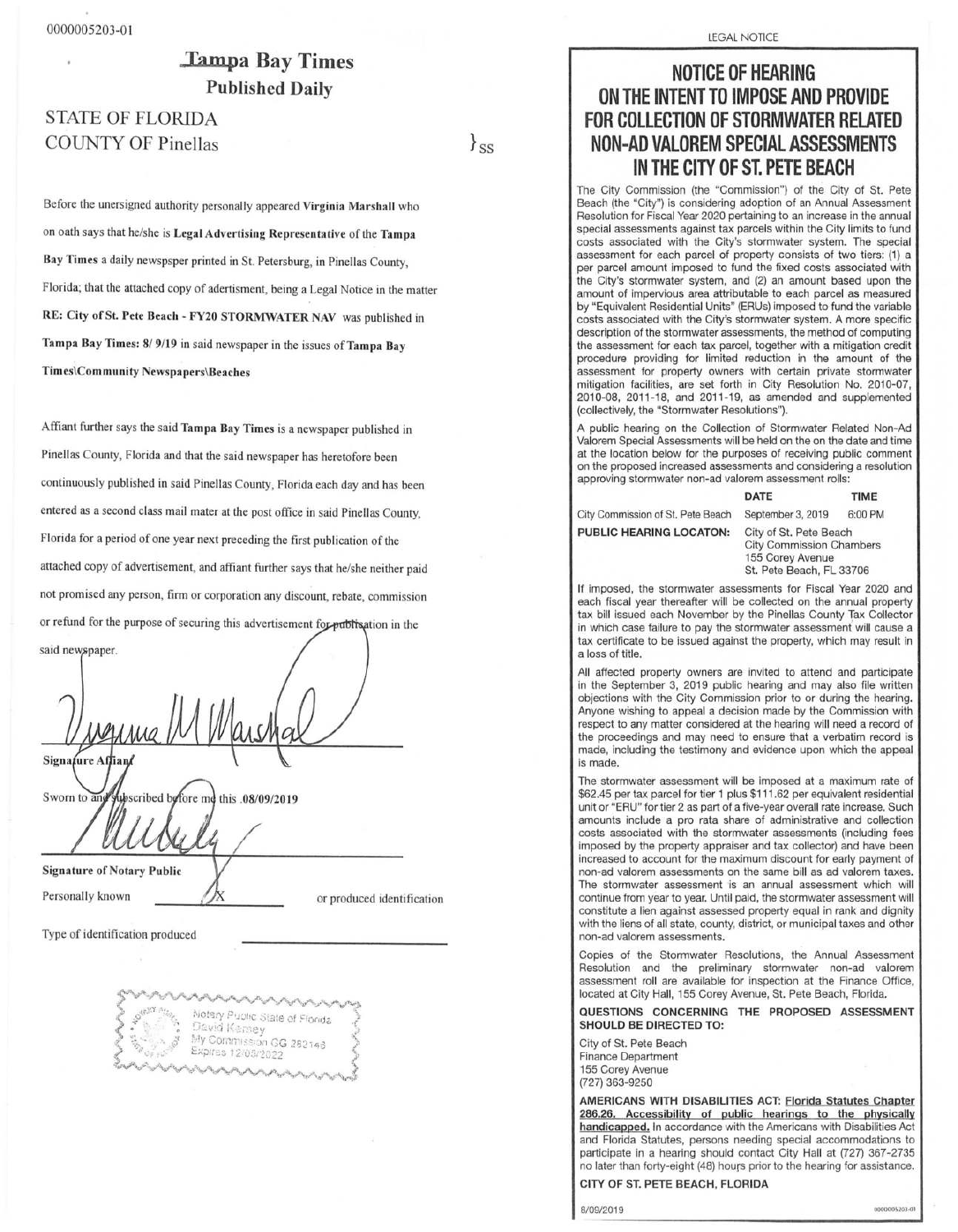Resolution 2019-08 Page 1 of 10

 $\sim 10^7$ 

## **EXHIBIT B**

 $\sim$ 

 $\mathcal{A}^{\text{max}}_{\text{max}}$ 

 $\sim 10$ 

 $\mathbf{z}$  .

 $\mathcal{A}$ 

 $\mathcal{L}(\mathcal{A})$  and  $\mathcal{L}(\mathcal{A})$ 

 $\sim 10^{-11}$ 

## **AFFIDAVIT OF MAILING**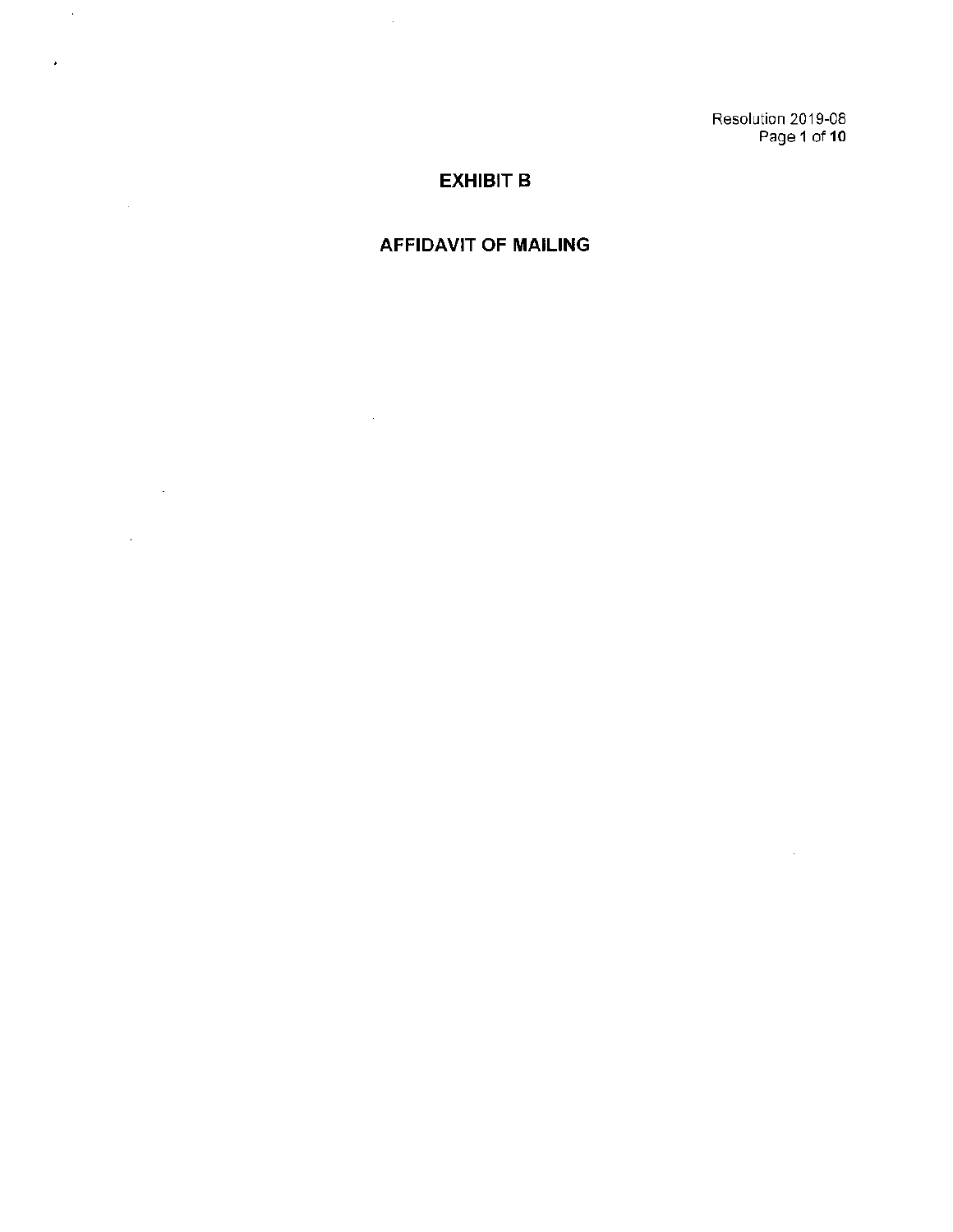#### **AFFIDAVIT OF MAILING**

#### **STATE OF FLORIDA COUNTY OF PINELLAS**

BEFORE ME, the undersigned authority, personally appeared Vincent M. Tenaglia, who, after being duly sworn, deposes and say:

I, Vincent Tenaglia, have been designated by the City of St. Pete Beach, Florida, to mail the notices required by Sections 2.06 and 2.08 of City Ordinance 2009-30 (the "Assessment Ordinance"). On or before August 14, 2019, I mailed or directed the mailing of, a notice in accordance with Sections 2.06 and 2.08 of the Assessment Ordinance by first class mail, to each owner of property included on the Stormwater Service Assessment Rolls in conformance with the requirements of the Assessment Ordinance, at the address shown on the real property assessment tax roll maintained by the Pinellas County Property Appraiser for the purpose of the levy and collection of ad valorem taxes. An exemplary form of such notice is attached hereto.

FURTHER AFFIANTS SAYETH NOT.

Chemil

- Vincent M. Tenaglia, Affiant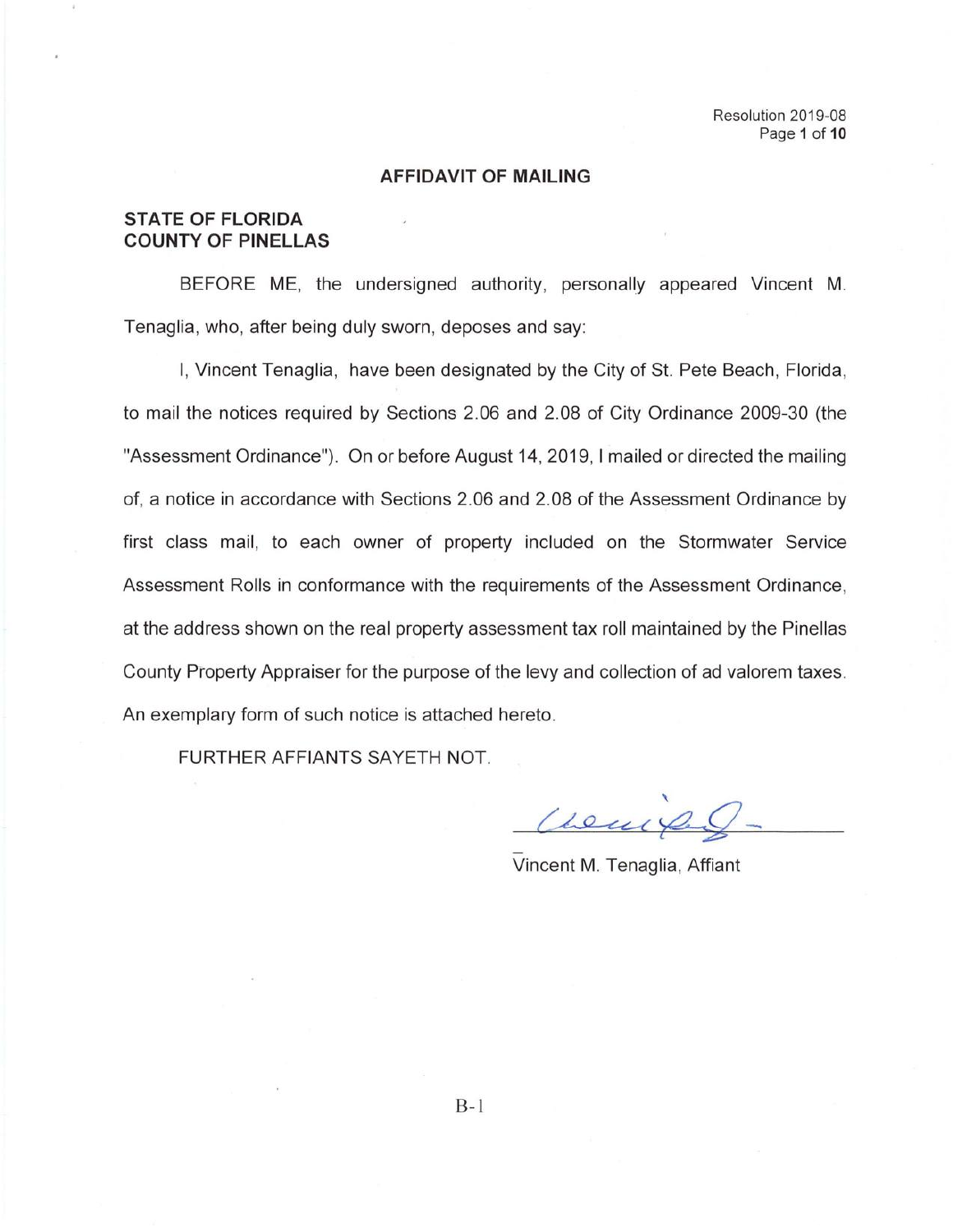Resolution 2019-08 Page 2 of 10

The foregoing instrument was acknowledged before me by  $Wincent M. Fena glia$ , who is personally known to me or who has produced</u>  $N\overline{A}$  as identification and did take an oath.

WITNESS, my hand and official seal this  $\frac{3^{rd}}{1}$  day of  $\frac{September}{1}$ , A.D., 2019.

"'4,-,o, n.dl-• BondedTllru Budget Notlry Senlca

<u>Cebeccr (Auger</u><br>Signature of person taking

~<sup>o.w...</sup>.<sup>...</sup><br>\*... **And Aristan in Rebecca c. Haynes**<br>\*... • EXPIRES: Nowww.ber 22. 2019 acknowledgment "~it" EXPIRES: Nowww.ber 22. 2019

Repecca C. Haynes

- Name of acknowledger (printed)

My commission expires:  $\frac{11}{22}$ /2019

ï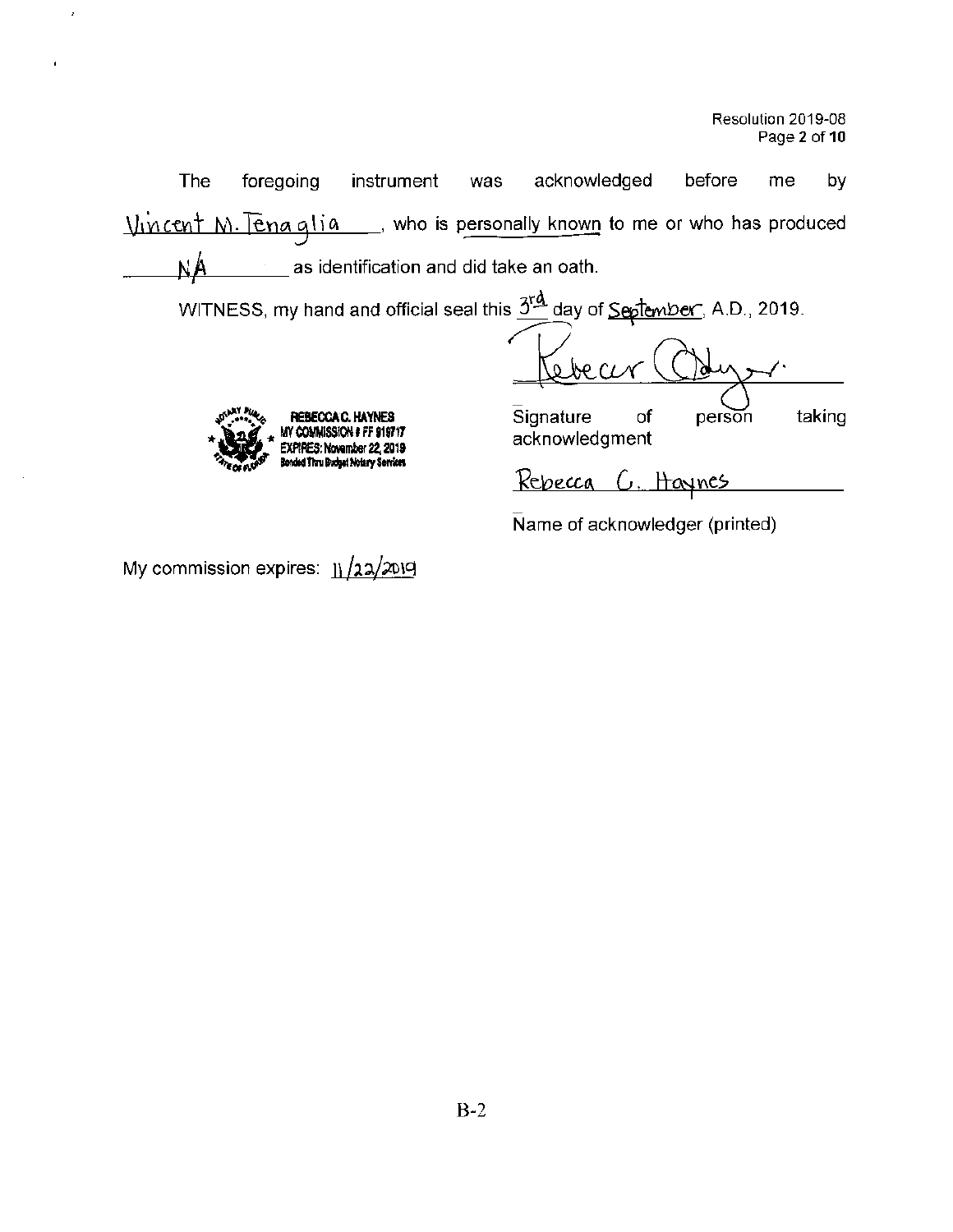Resolution 2019-08 Page 1 of 10

### **EXHIBIT C**

 $\langle \cdot, \cdot \rangle$ 

 $\epsilon$ 

 $\sim$ 

## **FORM OF CERTIFICATE TO NON-AD VALOREM ASSESSMENT ROLL**